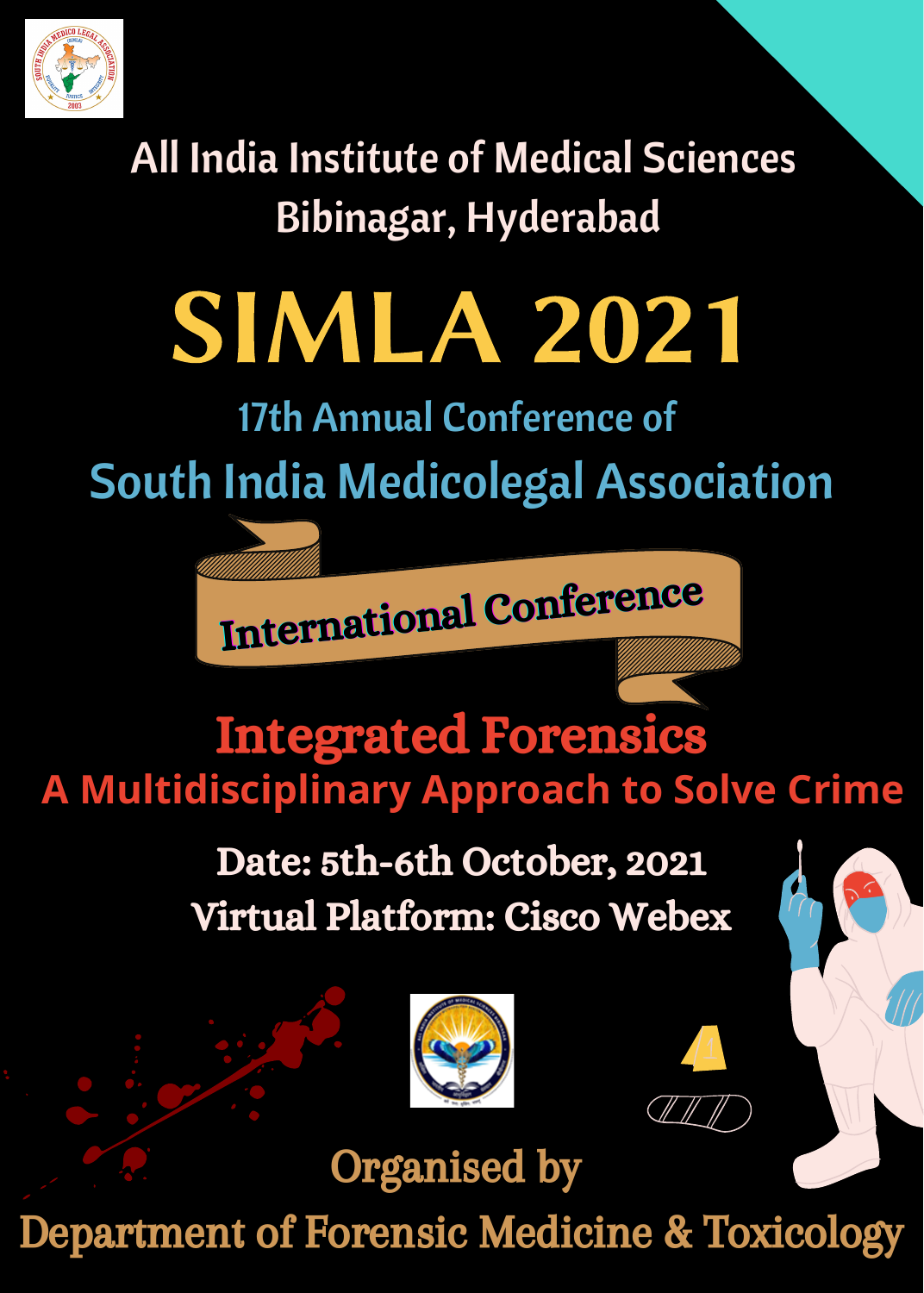# TOPICS & SPEAKERS



#### Medicolegal autopsy in India – How to improve **Quality**

#### Dr. Yogendra Bansal

Professor and HOD, Forensic Medicine & Toxicology , PGI, Chandigadh

#### CBME and Forensic Medicine – Future Scope

Dr. Arun M



Professor and HOD, Forensic Medicine & Toxicology, JSS Medical College, Mysore



#### Forensic Anthropology – How to develop in Indian Context Dr. Tanuj Kanchan

Professor, Forensic Medicine & Toxicology, AIIMS, Jodhpur

#### Forensic Entomology – Case based discussion Dr. Jason Byrd

Professor and Associate Director of the William R. Maples Center for Forensic Medicine at the University of Florida's College of Medicine.





#### Dr. M.K.R. Krishnan Oration Forensic in India – Past, Present and future Dr. Shailesh Mohite

Dean, HBTMC and Cooper Hospital, Mumbai.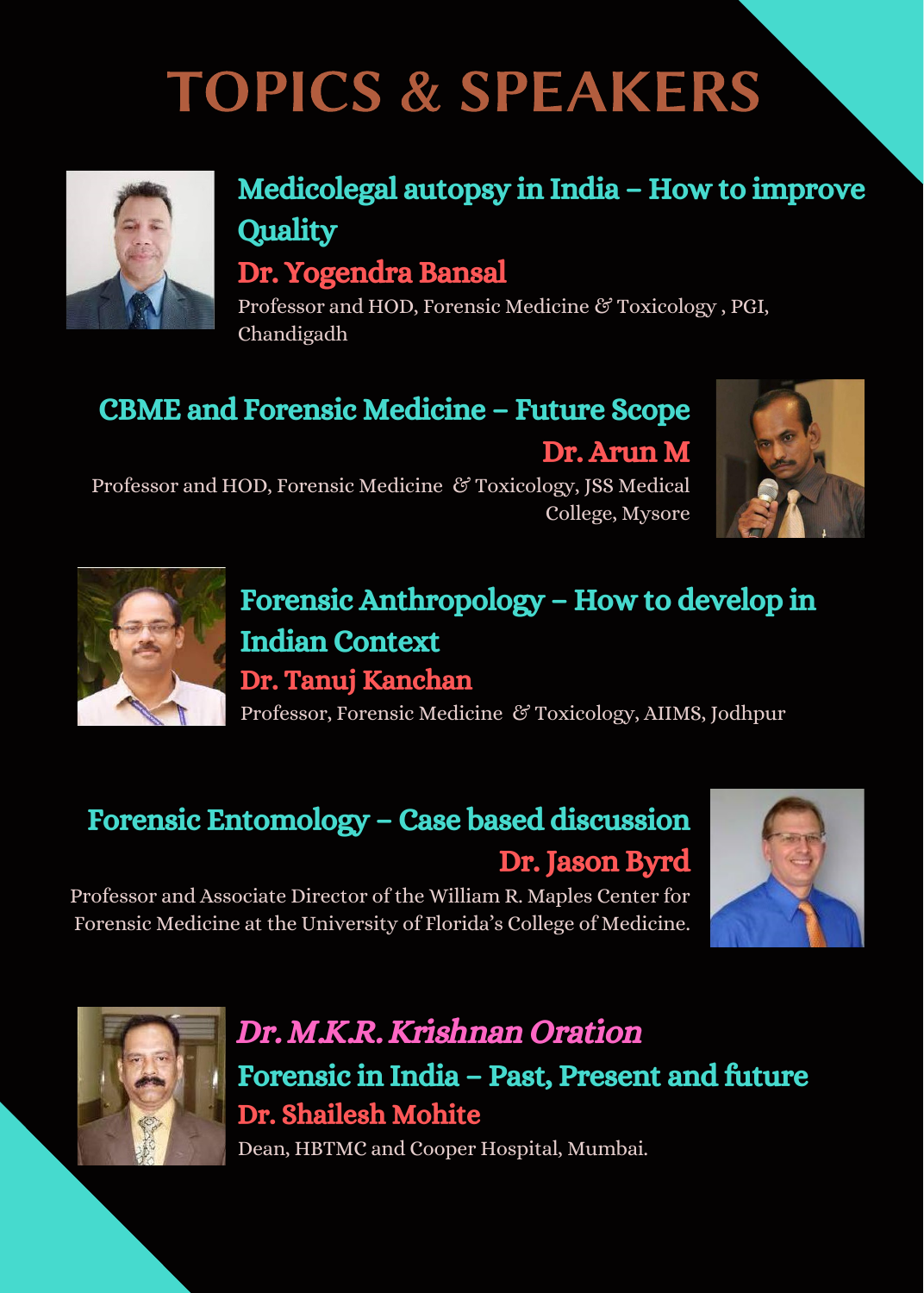# TOPICS & SPEAKERS



#### Forensic Odontology – Future Research Scope Dr. Emilio Nuzzolese

Forensic Odontologist, Researcher, and Professor in Legal Medicine at University of Turin (Italy) and Head of Human Identification Laboratory at the Medico-legal Institute of Turin.

### Forensic Toxicology in India - Current Trends and Future scope

Dr. V.V. Pillay

Chief of Poison Control Centre & Head of Analytical Toxicology and Professor & Head of Forensic Medicine in Amrita Institute of Medical Sciences (AIMS), Cochin, Kerala





#### Forensic Histopathology – Role in Sudden Death Dr. Krishnadutt Chavali

Professor and HOD, Forensic Medicine & Toxicology, AIIMS, Raipur

#### Crime pattern in COVID pandemic – Changing scenario Mr. Shobhit Saxena

Superintendent of Police, Goa





#### Virtual autopsy - Future of Forensic Medicine Dr. Major Pramod Gurubasappa Bagali

CEO & Chief Medical Officer, Witty Charman Group of Companies, Malaysia, Ayu Care Technology, Singapore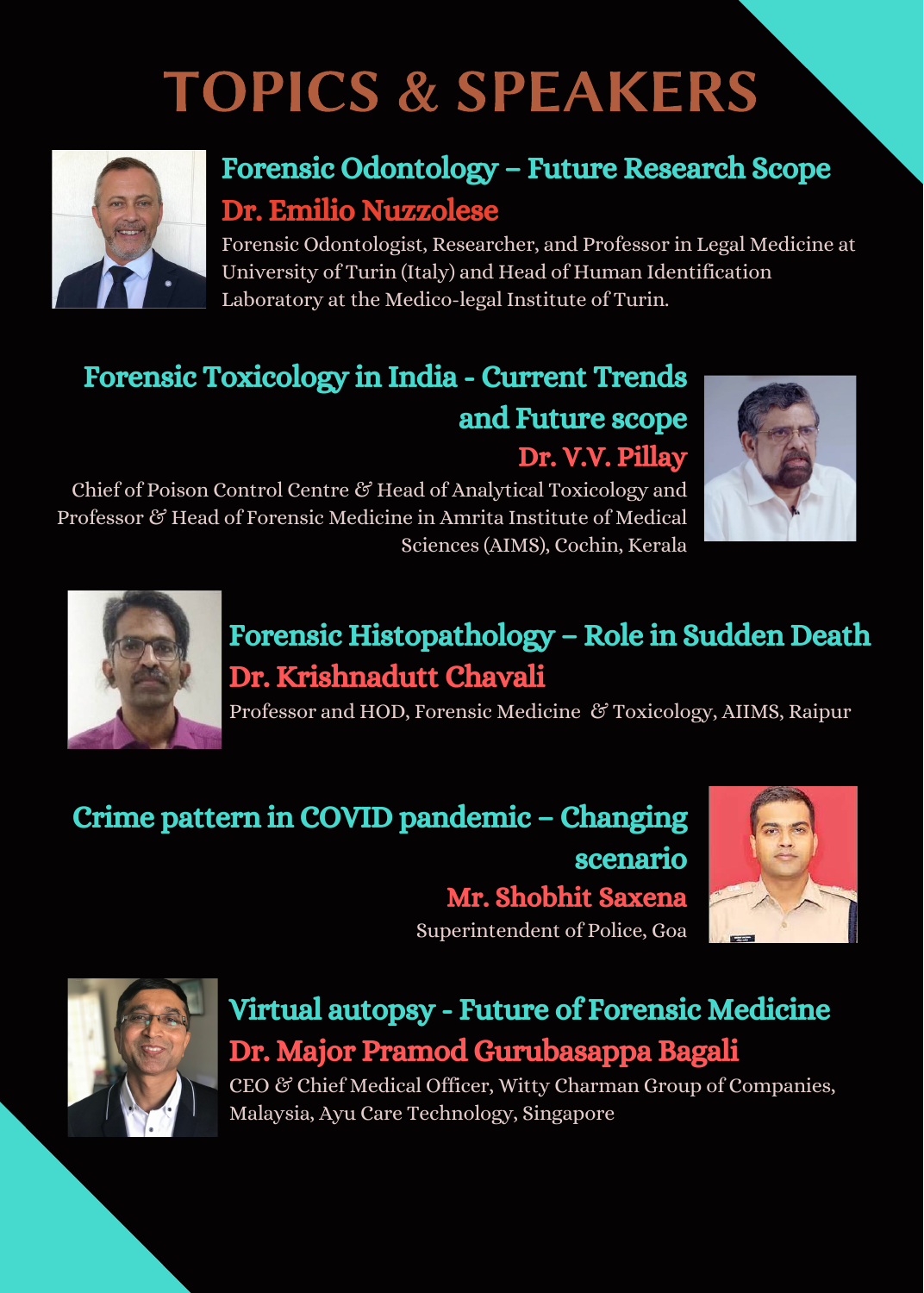## ORGANISING COMMITTEE

#### Chief Patron

#### Dr. Vikas Bhatia

Executive Director, AIIMS, Hyderabad.

#### C0-Patron Dr. Rahul Narang

Dean, AIIMS, Hyderabad.

#### Dr. Neeraj Agarwal

Medical Superintendent, AIIMS, Hyderabad.

#### Col. S.P. Anant Rao

Deputy Director (Admin), AIIMS, Hyderabad.

#### Organising Chairman

#### Dr. Pragnesh Parmar

Additional Professor & HOD, AIIMS, Hyderabad.

#### Organising Secretary

#### Dr. Yadukul. S

Associate Professor, AIIMS, Hyderabad.

#### Treasurer

#### Dr. Prashanth Mada

Assistant Professor, AIIMS, Hyderabad.

#### Registration Coordinator

#### Dr. Divya Reddy

Senior Resident, AIIMS, Hyderabad.

### SIMLA COMMITTEE MEMBERS

SIMLA President Dr. Uma Maheswara Rao SIMLA Vice President

Dr. D. Durga Prasad

Executive Committee Dr. C. Manoharan Dr. S. Venkata Raghava Dr. Cyriac Job Dr. Madhu Godkar Dr. Ch. Srinivas Dr. Krupal Singh Thakur Ex-Officio Member Dr. Fermingston Marak

SIMLA Core Committee Dr. B.M. Balaraj Dr. B.G. Mahesh Krishna Dr. G. M. Krishna Rao Dr. K. Sasikala Advisory Committee Dr. G.V. Nagi Reddy Dr. P. Vijay Kumar Dr. G. B. Raj Kumar Dr. Mohammed Taqiuddin Khan Dr. T.T.K. Reddy Dr. S.V. Phanindra Dr. G.S.R.K.G. Ranga Rao Dr. V. Chandra Sekhar Dr. B. V. Naga Mohan Rao Dr. U. Sudheer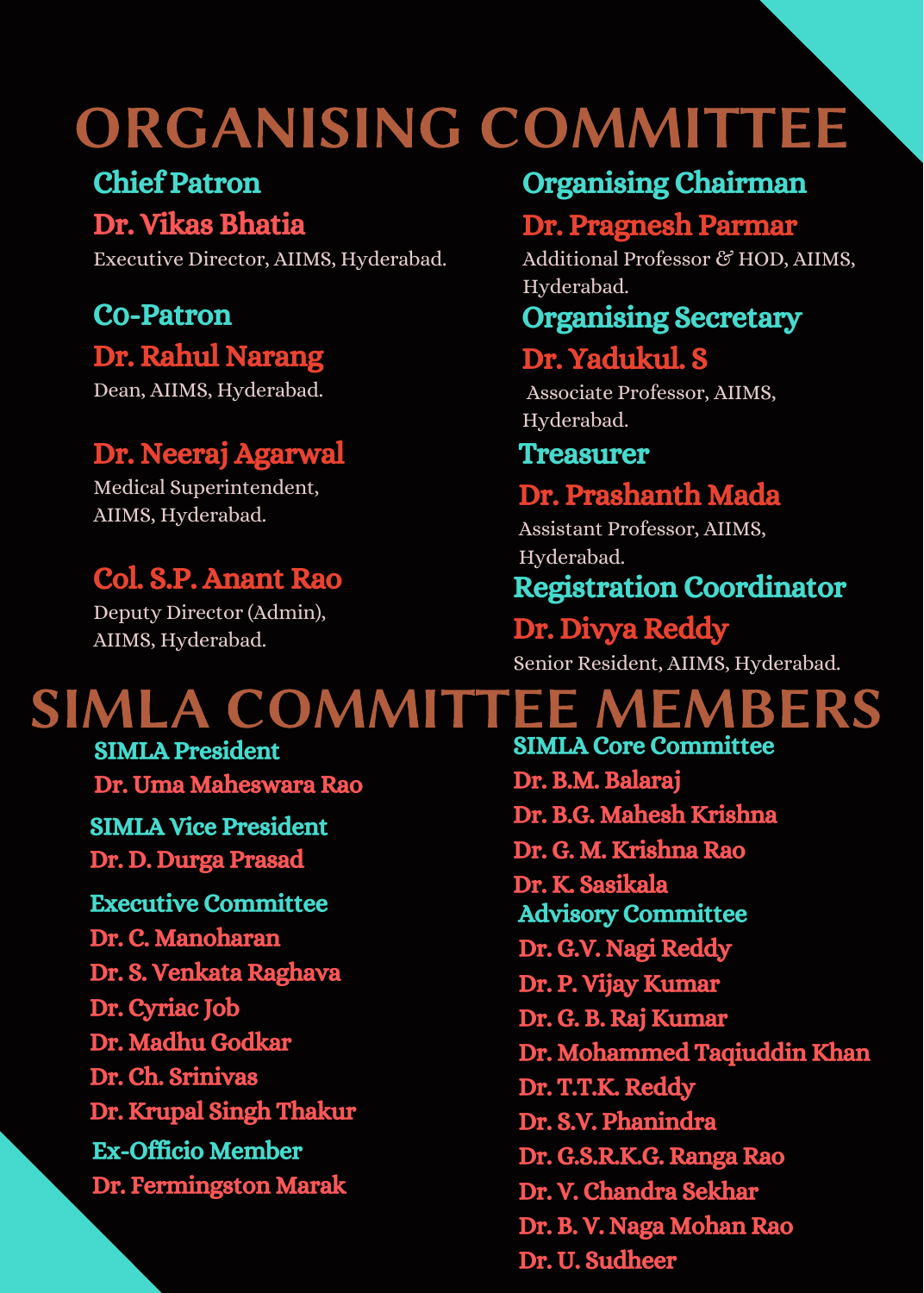# REGISTRATION DETAILS

Registration Link: https://forms.gle/6vPbkNrLnhUW1ZvT9 Registration Fee: Key Beneficiaries: Medicolegal Experts, Forensic Experts, Judicial Officers, Legal Experts, Police Personnel, Dental Doctors and Researchers

| <b>Delegate</b>          | Before 31 <sup>st</sup> August 2021                        | 1 <sup>st</sup> to 15 <sup>th</sup> September 2021        |
|--------------------------|------------------------------------------------------------|-----------------------------------------------------------|
| Post-Graduates           | Rs.300 (Indian Nationals)<br>8 US \$ (Foreign Nationals)   | Rs.500 (Indian Nationals)<br>10 US \$ (Foreign Nationals) |
| Senior Residents/Faculty | Rs.500 (Indian Nationals)<br>10 US \$ (Foreign Nationals). | Rs.700 (Indian Nationals)<br>15 US \$ (Foreign Nationals) |

Senior Faculties above 7o years must enclose a declaration stating that he/she is not working in any government/private service to avail fee waiver.

Post Graduates must send scanned copy of endorsement certificate from their HOD.

E-certificates will be given to all the registered participants.

#### In case of any queries contact:

Dr. Divya Reddy

Phone No.: 9398272608 Email id: fmtaiimsbbn@gmail.com

# ACCOUNT DETAILS

Account Name: AIIMS Research Training & CME Account Number: 66120100000004 Bank Name: Bank of Baroda Branch Name: AIIMS, Bibinagar IFSC Code: BARB0DBCHND (0-Zero) SWIFT Code: BARBINBBHYD